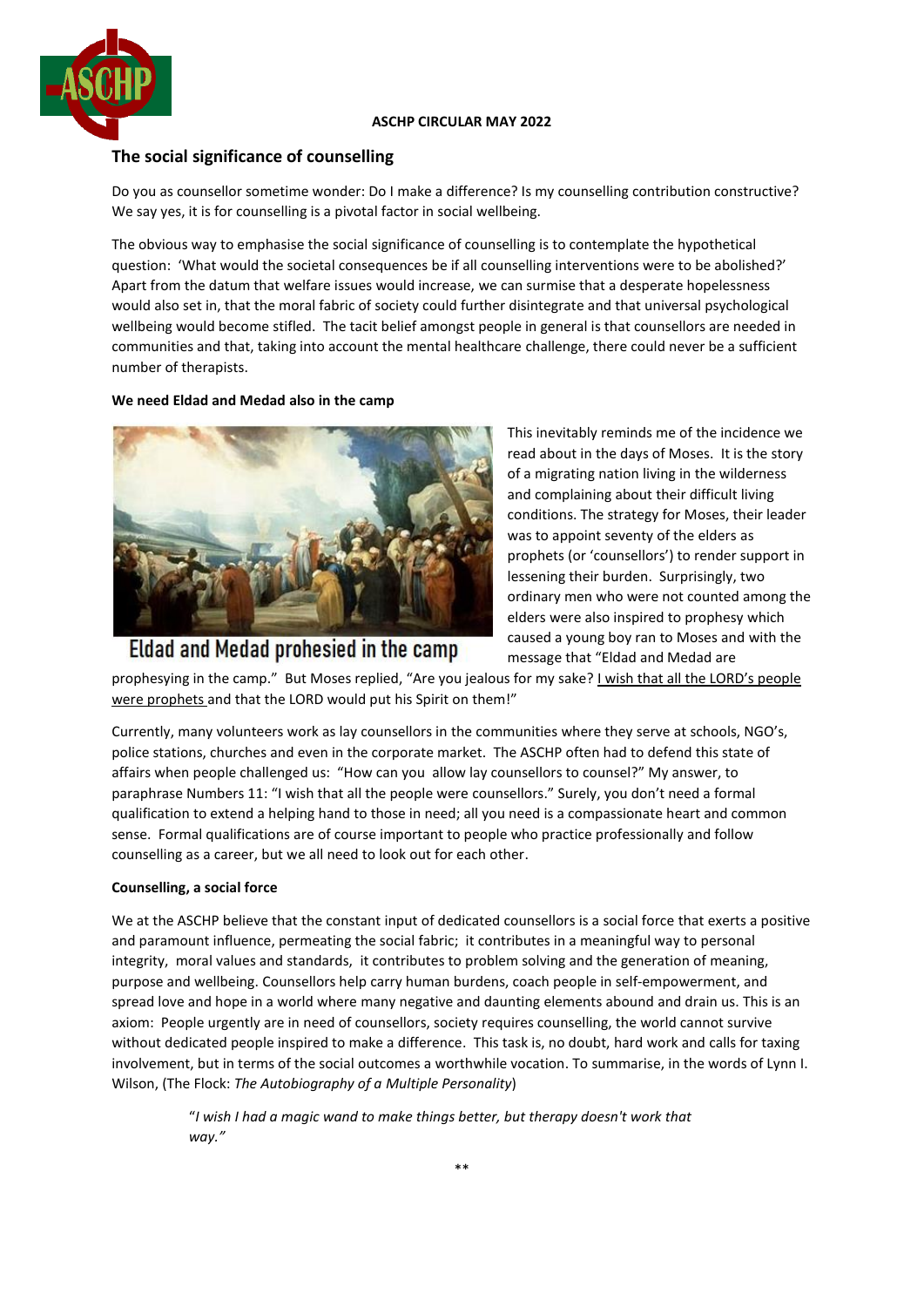Ps. Perhaps and hopefully some of our counsellors may be encouraged to devote some postgraduate research to this topic.

## **News Items**

### *(A) ASCHP visits the opening of the first QCTO counselling training provider.*

The ASCHP was invited to visit the Word & Life Network Training Academy in Boksburg recently to meet their staff. This school is a prestigious institution and one of the first in South Africa to receive QCTO registration to offer the NQF level 5 qualification in social counselling that was initiated by Professor Marius Herholdt.

This skills level qualification aims to provide the required knowledge, practical skills and workplace-based experience to prepare a learner to operate as a Social Counselling Worker. A Social Counselling Worker provides supportive counselling services to individuals, families, groups and/or communities within various contexts. The course is available online.

The ASCHP wants to congratulate the management of W&L on this accomplishment and trust that they will continue to grow from strength to strength to help build the counselling profession.



# **ASCHP Partners with Skillworx Africa!**

#### *(B) Find here the below information*

Skillworx Africa (Pty) Ltd [\(https://skillworxafrica.com/\)](https://skillworxafrica.com/) has just partnered with the Association of Supportive Counsellors and Holistic Practitioners (ASCHP) to provide all their members access to a fully automated, cloudbased behavioural assessment system!

Considering the invaluable role that Supportive Counsellors and Holistic Practitioners play in the health and wellness of society, we have decided to offer all registered ASCHP members access to the system as well as free online certification on our personality, emotional intelligence, and aptitude products.

| WHO WE ARE AND WHAT WE DO                                                                                                                                                                                                                                                                                                                                                                                                                                                    | <b>WHAT YOU GET</b>                                                                                                                                                                                                                                                                                                                                                                                                                                                                                                                                                                                                                                                                     | <b>YOUR NEXT STEPS</b>                                                                                                                                                                                                                                                                                                                                                                                                                                                                                                                                                                                                                                                                              |
|------------------------------------------------------------------------------------------------------------------------------------------------------------------------------------------------------------------------------------------------------------------------------------------------------------------------------------------------------------------------------------------------------------------------------------------------------------------------------|-----------------------------------------------------------------------------------------------------------------------------------------------------------------------------------------------------------------------------------------------------------------------------------------------------------------------------------------------------------------------------------------------------------------------------------------------------------------------------------------------------------------------------------------------------------------------------------------------------------------------------------------------------------------------------------------|-----------------------------------------------------------------------------------------------------------------------------------------------------------------------------------------------------------------------------------------------------------------------------------------------------------------------------------------------------------------------------------------------------------------------------------------------------------------------------------------------------------------------------------------------------------------------------------------------------------------------------------------------------------------------------------------------------|
| • Skillworx Africa is a South African-<br>based assessment company that<br>develops and supplies white-labelled<br>psychological & behavioural<br>assessments to companies,<br>consultancies, psychologists,<br>counsellors, recruiters, coaches,<br>researchers, HR, and clinical<br>practitioners.<br>• We develop psychometric<br>assessments for Recruitment,<br>Training, Development, Coaching,<br>Leadership, Employee Engagement,<br>Counselling & Clinical purposes | • Access to multidimensional, quality,<br>behavioural assessments on an<br>automated portal<br>• Zero portal registration fees, annual<br>license fees or administration costs<br>• Ability to brand the assessment<br>system and reports with your own<br>logos and resell the products to your<br>clients<br>• Assessment reports priced at a<br>fraction of the cost of others available<br>in the market.<br>• Download reports on a pay-as-you go<br>basis immediately after the<br>assessment is complete<br>• Supervision available on request<br>• Use either as an additional business<br>revenue stream and / or to<br>supplement your consulting or<br>counselling services. | • Register your Counselling<br>Practice/Consultancy HERE. (NB:<br>you'll need to upload your highest<br>qualification and your ASCHP<br>membership certificate).<br>• Complete your online certification<br>process for our personality, emotional<br>intelligence and ability assessments<br><b>HERE</b> and receive certificates which<br>you can upload in the 'Organisation'<br>section of the assessment portal<br>(Certification is not a prerequisite for<br>registration but will come with added<br>benefits).<br>• As long as you use the system, we'll<br>be able to ensure it always stays free<br>for you to use.<br>• Subscribe to our newsletter HERE and<br>receive ongoing updates |